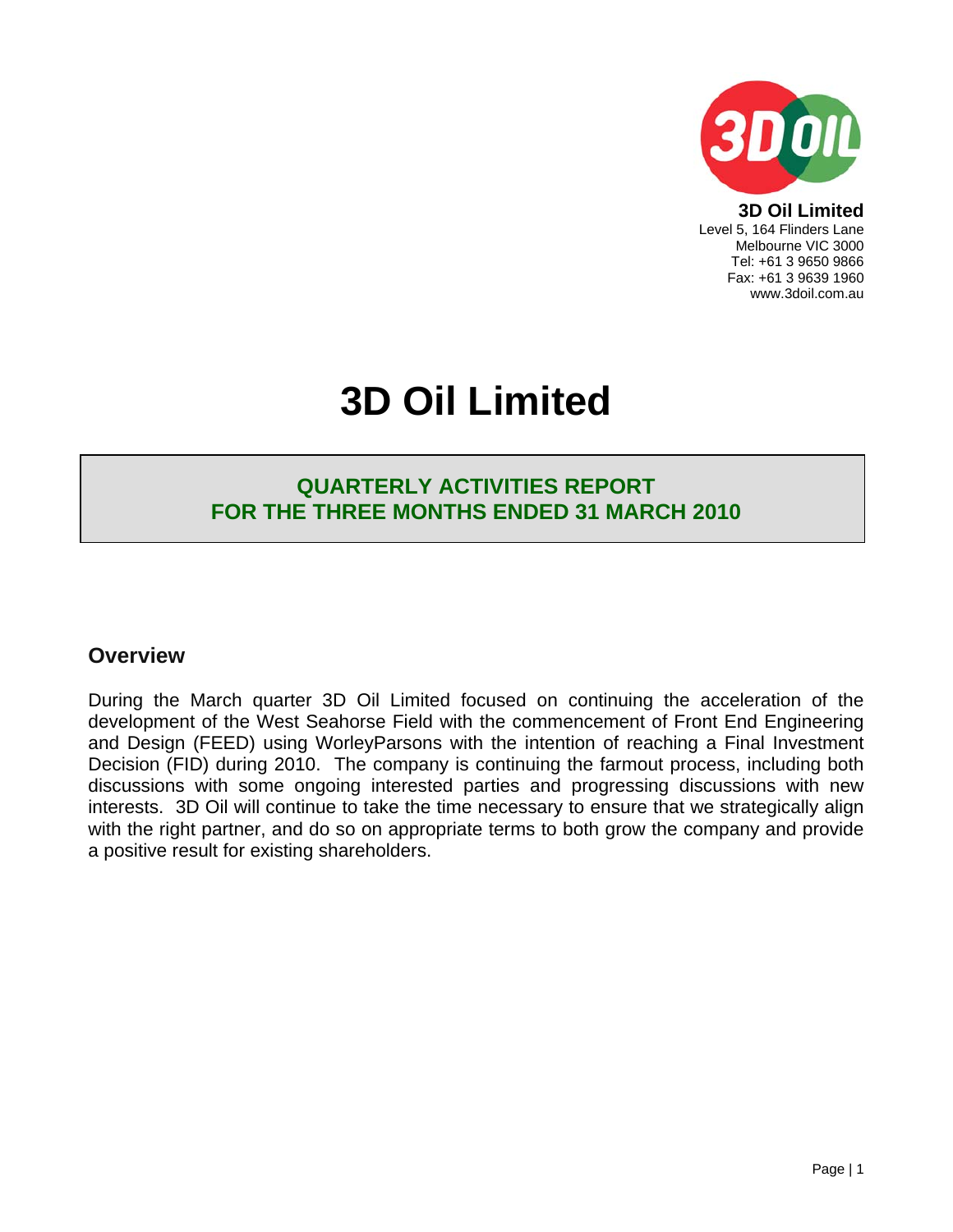## **Operational Review**

3D Oil Limited is the operator and 100% equity holder of two permits in Bass Strait, VIC/P57 in the Gippsland Basin, Victoria and T/41P in the Bass Basin, Tasmania.



# *VIC/P57, Gippsland Basin offshore Victoria*

During the March quarter the company commenced FEED for the West Seahorse oil field development. The decision to undertake the FEED underpins the company's intention to make a Final Investment Decision in the second half of 2010.

The commencement of the FEED follows an exhaustive review of the most economic development options for the field. This has resulted in the re-assessment of the option of a sub-sea well tied to shore with a production pipeline. Once onshore, the production will either be sent to a new crude oil stabilisation plant or linked to existing third-party facilities.

3D Oil believes this development option offers the lowest capital and operating costs while also maximising the ultimate recovery from the field. It also provides the most favourable NPV estimates at both current and lower oil prices and ultimately provides robust project economics.

The FEED process will proceed in three stages. These are: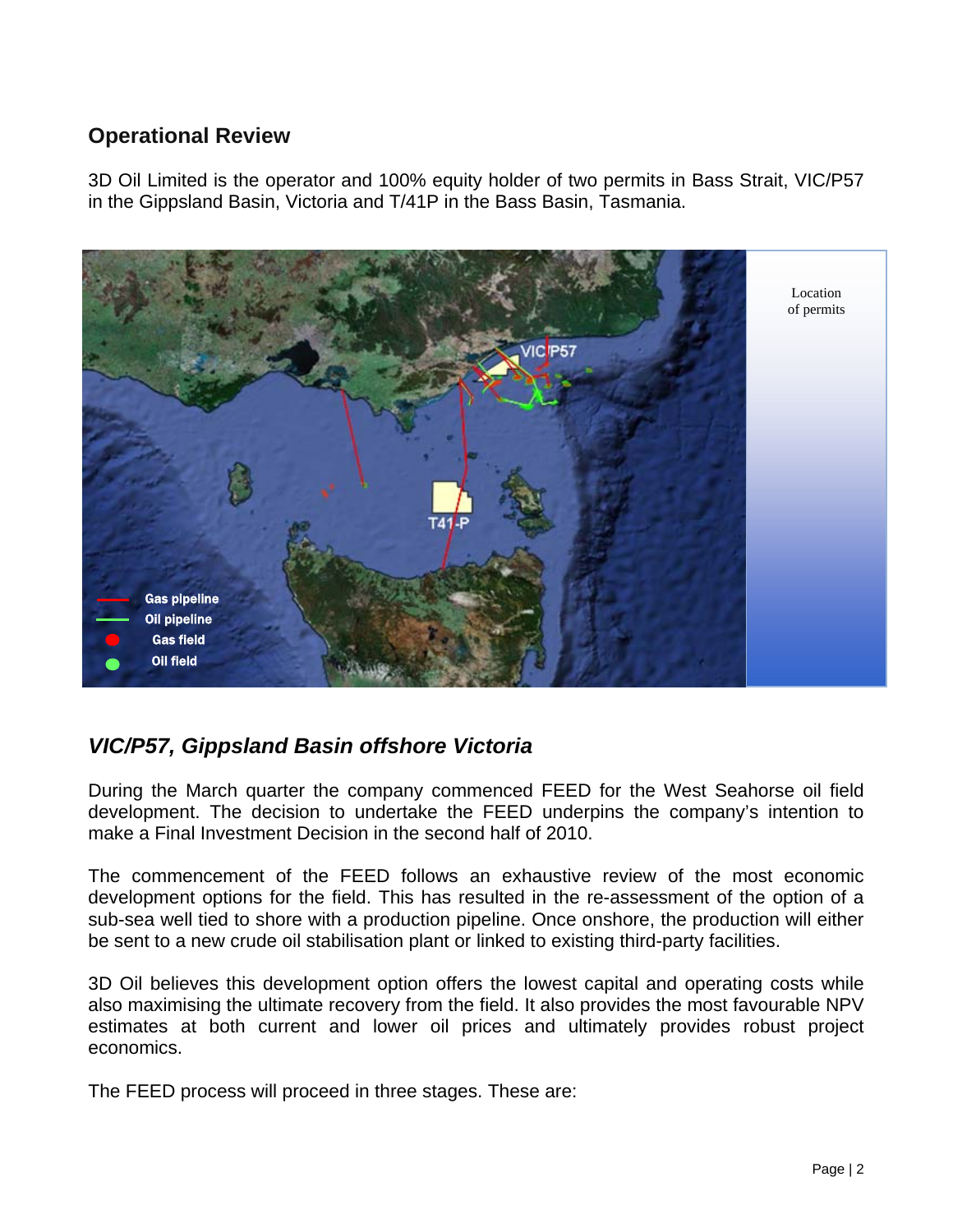- Concept Finalisation being undertaken by WorleyParsons in Houston to review the pipeline-to-shore options, including an innovative flexible steel pipeline that can be installed by a work boat and does not require the mobilisation of a pipe-lay barge. This will result in significant cost savings.
- Full FEED of the finalised concept and further develop the engineering definition. This will include performing key reviews such as HAZOP, constructability, risk reviews, etc.
- Extended FEED which will further develop the project so that a bankable feasibility study is generated. This is required to ensure bank finance can be obtained.

The company also commenced a full review of the neighbouring Sea Lion prospect, seven kilometres to the north-west. The prospect has the potential to add significant value to the West Seahorse development as a tie-in. Sea Lion has a recoverable Prospective Resource of 20 MMBbl (Best Estimate).



# *T/41P, Bass Basin offshore Tasmania*

In early to mid-January 2010 3D Oil finalised and submitted environmental and other regulatory documentation for its 250 sq km Dalrymple 3D seismic survey in the south-east of the permit. Acquisition was expected to take about ten days and was planned to occur prior to mid-April, before the whale migration and unstable weather seasons commenced.

However, just prior to formalising contracts, notice was given that the tendered seismic vessel would not be available in the required timeframe. Attempts to secure alternative vessels at short notice were unsuccessful. A 12-month suspension and extension to the work program conditions and permit term for Year 5 have been granted by the Joint Authority, so the seismic acquisition has been postponed until the next acquisition season for this region (late 2010/early 2011).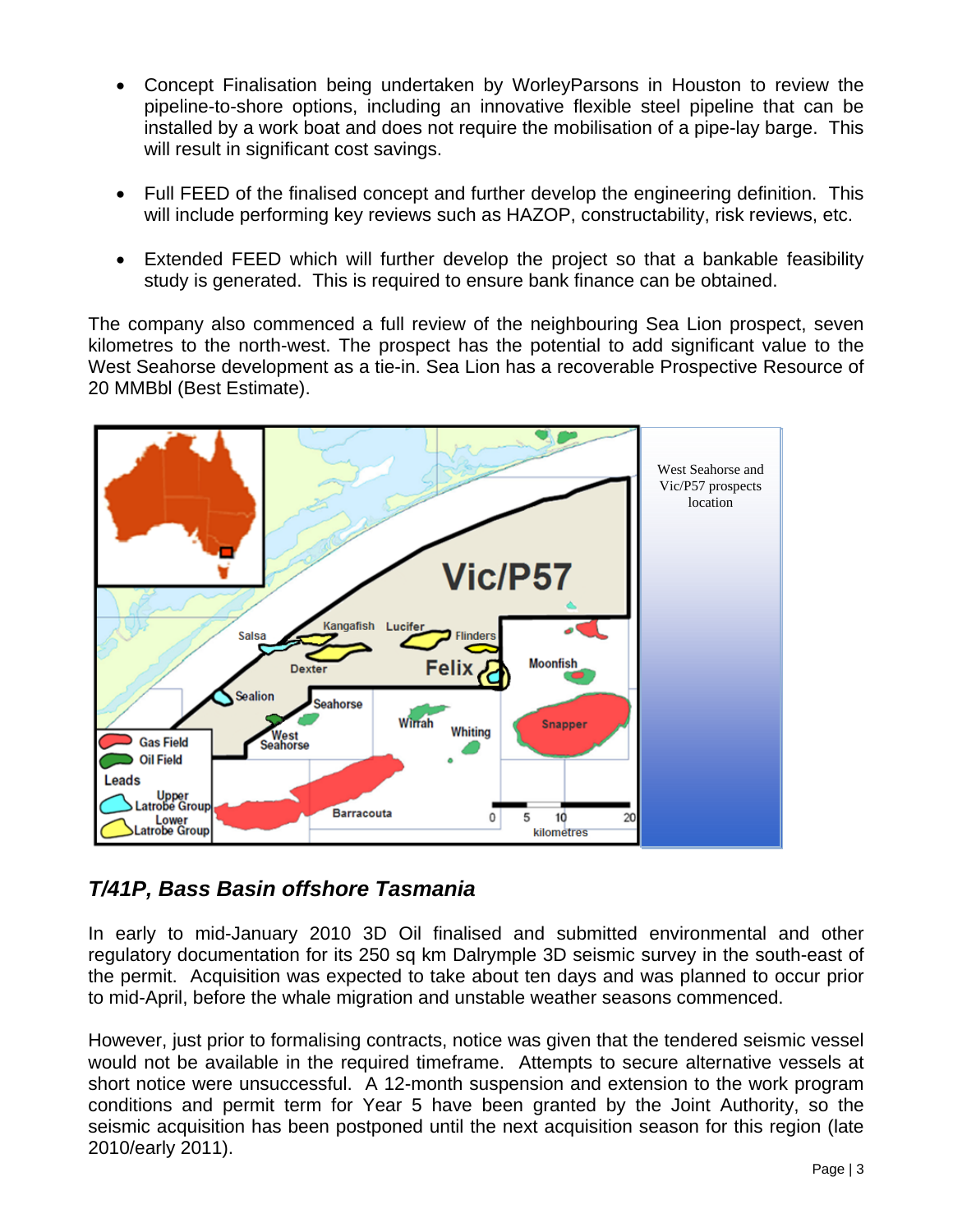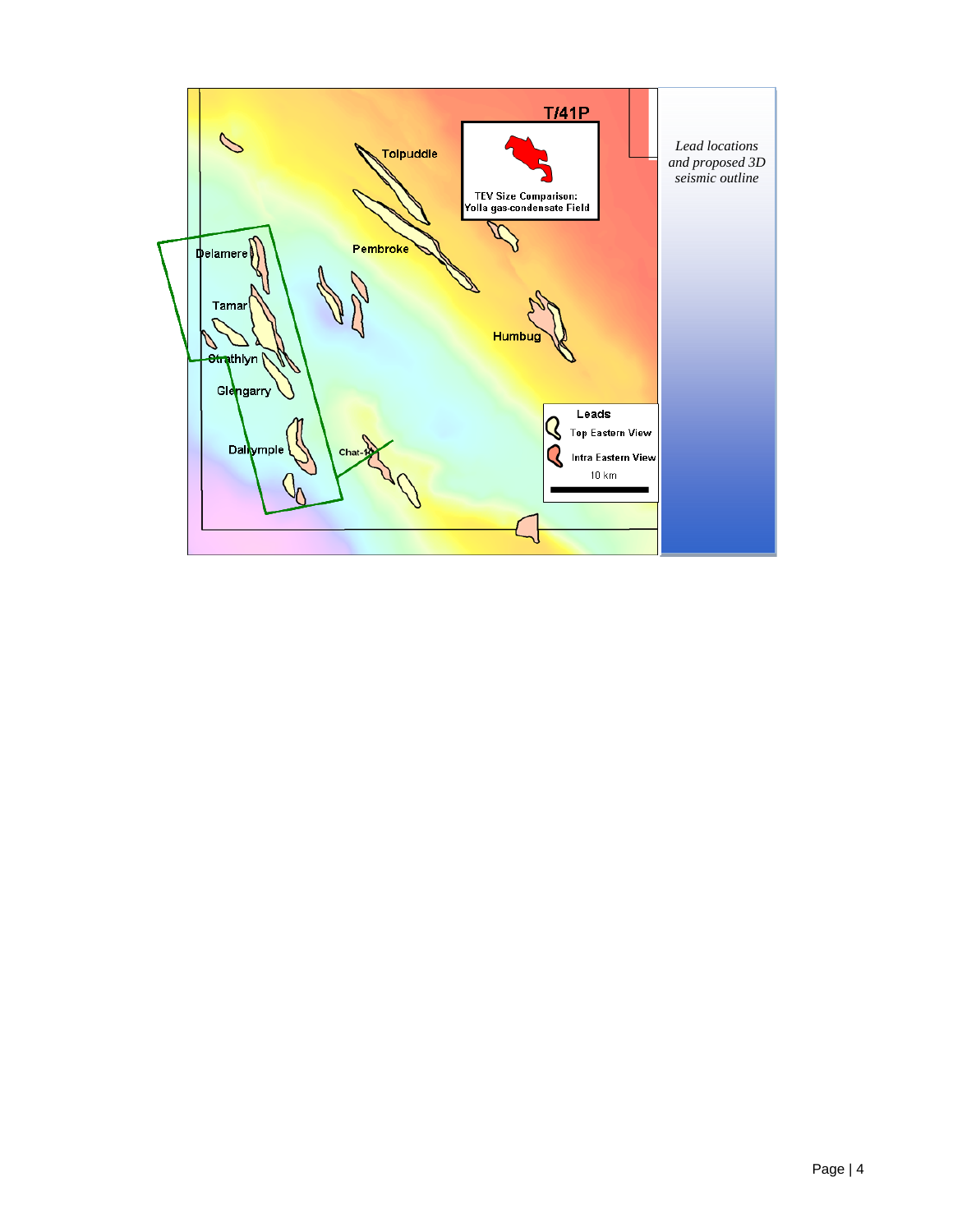**Appendix 5B** 

*Rule 5.3* 

# **Mining exploration entity quarterly report**

ľ

Introduced 1/7/96. Origin: Appendix 8. Amended 1/7/97, 1/7/98, 30/9/2001.

Name of entity

#### 3D OIL LIMITED

40 105 597 279 31 MARCH 2010

| ABN              | Quarter ended ("current quarter" |
|------------------|----------------------------------|
| $10.105$ COT 070 | $21.111$ DOIT $2010$             |

#### **Consolidated statement of cash flows**

| Cash flows related to operating activities |                                                                    | Current quarter<br>\$A | Year to date<br>$(9$ months)<br>\$Α |
|--------------------------------------------|--------------------------------------------------------------------|------------------------|-------------------------------------|
| 1.1                                        | Receipts from product sales and related debtors                    | 2,059                  | 11,325                              |
| 1.2                                        | Payments for                                                       |                        |                                     |
|                                            | (a) exploration and evaluation (net of refunds)<br>(b) development | (330,316)              | (1,189,517)                         |
|                                            | (c) production                                                     |                        |                                     |
|                                            | (d) administration                                                 | (249, 646)             | (1, 178, 450)                       |
| 1.3<br>1.4                                 | Dividends received<br>Interest and other items of a similar nature | 131,302                |                                     |
|                                            | received                                                           |                        | 263,672                             |
| 1.5                                        | Interest and other costs of finance paid                           |                        |                                     |
| 1.6                                        | Income taxes paid                                                  |                        |                                     |
| 1.7                                        | <b>GST Refund</b>                                                  |                        | 236,763                             |
| 1.8                                        | Refund of exploration deposits                                     | 2,083,374              | 2,119,432                           |
|                                            | <b>Net Operating Cash Flows</b>                                    | 1,636,773              | 263,225                             |
|                                            |                                                                    |                        |                                     |
| 1.8                                        | Cash flows related to investing activities                         |                        |                                     |
|                                            | Payment for purchases of:<br>(a) prospects/farmins                 |                        |                                     |
|                                            | (b) equity investments                                             |                        |                                     |
|                                            | (c) other fixed assets                                             |                        |                                     |
| 1.9                                        | Proceeds from sale of:                                             |                        |                                     |
|                                            | (a)prospects                                                       |                        |                                     |
|                                            | (b) equity investments                                             |                        |                                     |
| 1.10                                       | (c) other fixed assets<br>Loans to other entities                  |                        |                                     |
| 1.11                                       | Loans repaid by other entities                                     |                        |                                     |
| 1.12                                       | Other (provide details if material)                                |                        |                                     |
|                                            |                                                                    |                        |                                     |
|                                            | Net investing cash flows                                           |                        |                                     |
| 1.13                                       | Total operating and investing cash flows (carried<br>forward)      | 1,636,773              | 263,225                             |

+ See chapter 19 for defined terms.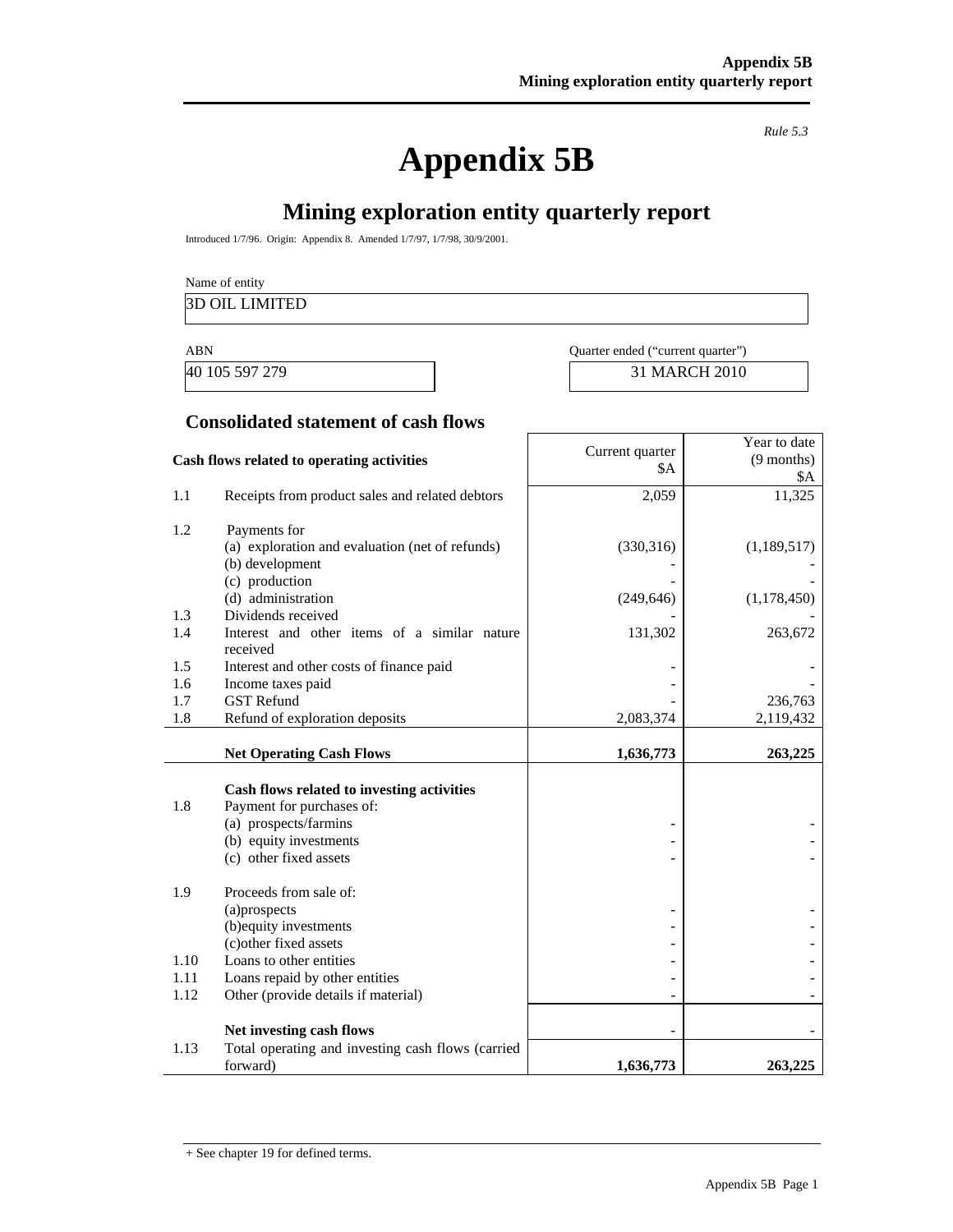| 1.13 | Total operating and investing cash flows   |                          |           |
|------|--------------------------------------------|--------------------------|-----------|
|      | (brought forward)                          | 1,636,773                | 263,225   |
|      |                                            |                          |           |
|      | Cash flows related to financing activities |                          |           |
| 1.14 | Proceeds from issues of shares             |                          |           |
| 1.15 | Proceeds from sale of forfeited shares     |                          |           |
| 1.16 | Proceeds from borrowings                   |                          |           |
| 1.17 | Repayment of borrowings                    |                          |           |
| 1.18 | Dividends paid                             |                          |           |
| 1.19 | Other – Capital raising costs              |                          |           |
|      | Net financing cash flows                   | $\overline{\phantom{0}}$ |           |
|      |                                            |                          |           |
|      | Net increase (decrease) in cash held       | 1,636,773                | 263,225   |
|      |                                            |                          |           |
| 1.20 | Cash at beginning of quarter/year to date  | 7,084,600                | 8,469,223 |
| 1.21 | Exchange rate adjustments to item 1.20     | 32,848                   | 21,773    |
| 1.22 | Cash at end of quarter                     | 8,754,221                | 8,754,221 |
|      |                                            |                          |           |

## **Payments to directors of the entity and associates of the directors Payments to related entities of the entity and associates of the related entities**

|      |                                                                  | Current quarter<br>\$A |
|------|------------------------------------------------------------------|------------------------|
| 1.23 | Aggregate amount of payments to the parties included in item 1.2 | 85,692                 |
| 1.24 | Aggregate amount of loans to the parties included in item 1.10   |                        |

1.25 Explanation necessary for an understanding of the transactions

Director's fees, salaries and fees paid to related entities during the March 2010 quarter.

#### **Non-cash financing and investing activities**

2.1 Details of financing and investing transactions which have had a material effect on consolidated assets and liabilities but did not involve cash flows

Nil

2.2 Details of outlays made by other entities to establish or increase their share in projects in which the reporting entity has an interest

Nil

<sup>+</sup> See chapter 19 for defined terms.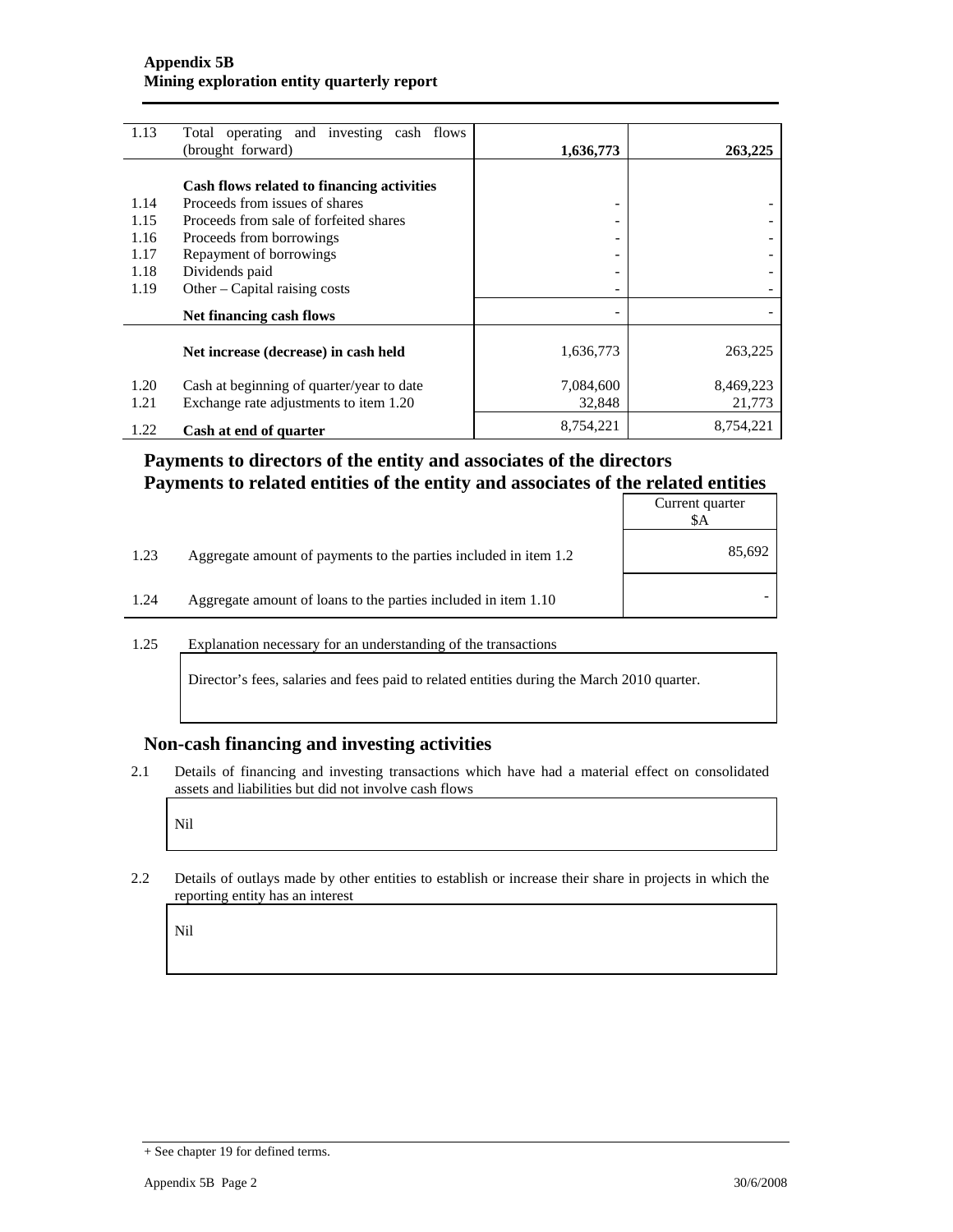#### **Financing facilities available**

*Add notes as necessary for an understanding of the position.* 

|     |                             | Amount available<br>\$A'000 | Amount used<br>\$A'000 |
|-----|-----------------------------|-----------------------------|------------------------|
| 3.1 | Loan facilities             | -                           |                        |
| 3.2 | Credit standby arrangements | -                           |                        |

## **Estimated cash outflows for next quarter**

|     | <b>Total</b>               | 300     |
|-----|----------------------------|---------|
| 4.2 | Development                |         |
| 4.1 | Exploration and evaluation | 300     |
|     |                            | \$A'000 |

# **Reconciliation of cash**

| Reconciliation of cash at the end of the quarter (as<br>shown in the consolidated statement of cash flows) to<br>the related items in the accounts is as follows. |                                                  | Current quarter<br>\$A'000 | Previous quarter<br>\$A'000 |
|-------------------------------------------------------------------------------------------------------------------------------------------------------------------|--------------------------------------------------|----------------------------|-----------------------------|
| 5.1                                                                                                                                                               | Cash on hand and at bank                         | 801                        | 173                         |
| 5.2                                                                                                                                                               | Deposits at call                                 | 7,953                      | 6,912                       |
| 5.3                                                                                                                                                               | Bank overdraft                                   |                            |                             |
| 5.4                                                                                                                                                               | Other – Bank Guarantee                           |                            |                             |
|                                                                                                                                                                   | <b>Total: cash at end of quarter</b> (item 1.22) | 8.754                      | 7.400                       |

#### **Changes in interests in mining tenements**

|     |                                                                     | Tenement<br>reference    | Nature of interest<br>(note (2)) | Interest at<br>beginning<br>of quarter | Interest at<br>end of<br>quarter |
|-----|---------------------------------------------------------------------|--------------------------|----------------------------------|----------------------------------------|----------------------------------|
| 6.1 | Interests in mining<br>tenements relinquished,<br>reduced or lapsed | $\overline{\phantom{0}}$ |                                  |                                        | $\overline{\phantom{0}}$         |
| 6.2 | Interests in mining<br>tenements acquired or<br>increased           |                          |                                  |                                        |                                  |
|     |                                                                     |                          |                                  |                                        |                                  |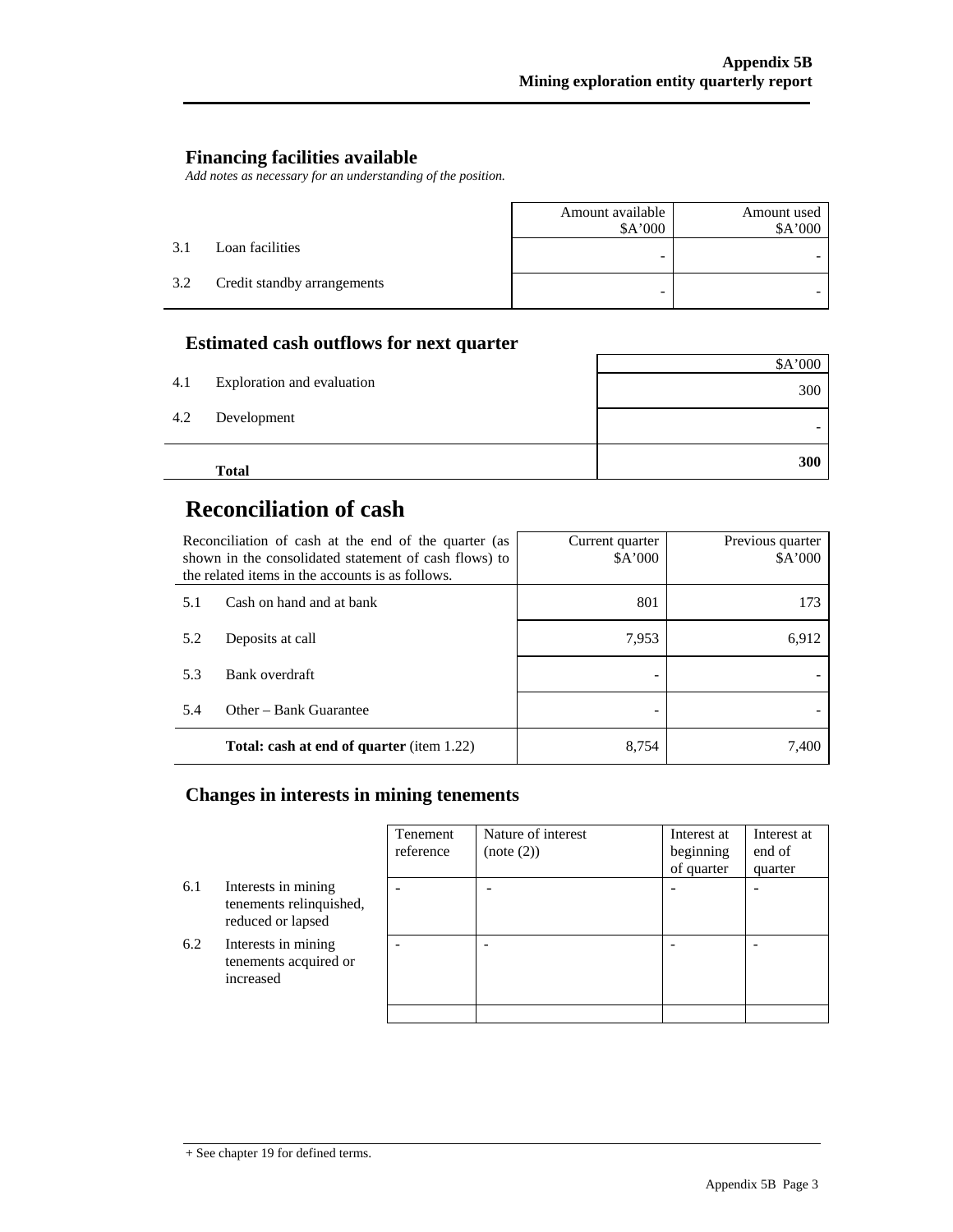#### **Issued and quoted securities at end of current quarter**

*Description includes rate of interest and any redemption or conversion rights together with prices and dates.* 

|       |                                          | Total number | Number quoted            | Issue price per    | Amount paid up per    |
|-------|------------------------------------------|--------------|--------------------------|--------------------|-----------------------|
|       |                                          |              |                          | security (see note | security (see note 3) |
|       |                                          |              |                          | $3)$ (cents)       | (cents)               |
| 7.1   | Preference                               |              |                          |                    |                       |
|       | <i><b>*securities</b></i>                |              |                          |                    |                       |
|       | (description)                            |              |                          |                    |                       |
| 7.2   | Changes during                           |              |                          |                    |                       |
|       | quarter                                  |              |                          |                    |                       |
|       | (a) Increases                            |              |                          |                    |                       |
|       | through issues<br>(b) Decreases          |              |                          |                    |                       |
|       | through returns of                       |              |                          |                    |                       |
|       | capital, buy-backs,                      |              |                          |                    |                       |
|       | redemptions                              |              |                          |                    |                       |
| 7.3   | +Ordinary                                | 206,560,000  | 206,560,000              |                    |                       |
|       | securities                               |              |                          |                    |                       |
|       |                                          |              |                          |                    |                       |
| 7.4   | Changes during                           |              |                          |                    |                       |
|       | quarter                                  |              |                          |                    |                       |
|       | (a) Increases                            |              |                          |                    |                       |
|       | through issues                           |              |                          |                    |                       |
|       | (b) Decreases                            |              |                          |                    |                       |
|       | through returns of<br>capital, buy-backs |              |                          |                    |                       |
|       | (c) Released from                        |              |                          |                    |                       |
|       | ASX restriction                          |              |                          |                    |                       |
|       |                                          |              |                          |                    |                       |
| 7.5   | <sup>+</sup> Convertible debt            |              |                          |                    |                       |
|       | securities                               |              |                          |                    |                       |
|       | (description)                            |              |                          |                    |                       |
| 7.6   | Changes during                           |              |                          |                    |                       |
|       | quarter                                  |              |                          |                    |                       |
|       | (a) Increases                            |              |                          |                    |                       |
|       | through issues<br>(b) Decreases          |              |                          |                    |                       |
|       | through securities                       |              |                          |                    |                       |
|       | matured, converted                       |              |                          |                    |                       |
| 7.7   | <b>Options</b>                           |              |                          | Exercise price     | Expiry date           |
|       | (description and                         | 6,100,000    |                          | \$0.50             | 31 January 2011       |
|       | conversion factor)                       | 6,330,000    |                          | \$0.60             | 31 January 2011       |
|       |                                          | 400,000      | $\overline{a}$           | \$0.75             | 31 March 2013         |
|       |                                          | 189,000      | $\overline{\phantom{a}}$ | \$0.25             | 30 June 2014          |
| 7.8   | Issued during                            |              | $\overline{\phantom{a}}$ |                    |                       |
|       | quarter                                  |              |                          |                    |                       |
| 7.9   | <b>Exercised</b> during<br>quarter       |              | $\overline{\phantom{a}}$ |                    |                       |
| 7.10  | Expired/lapsed                           |              |                          |                    |                       |
|       | during quarter                           |              | $\overline{\phantom{a}}$ |                    |                       |
| 317.1 | <b>Debentures</b>                        |              |                          |                    |                       |
| 1     | (totals only)                            |              | $\overline{\phantom{a}}$ |                    |                       |
| 7.12  | <b>Unsecured notes</b>                   |              |                          |                    |                       |
|       | (totals only)                            |              |                          |                    |                       |
|       |                                          |              |                          |                    |                       |

<sup>+</sup> See chapter 19 for defined terms.